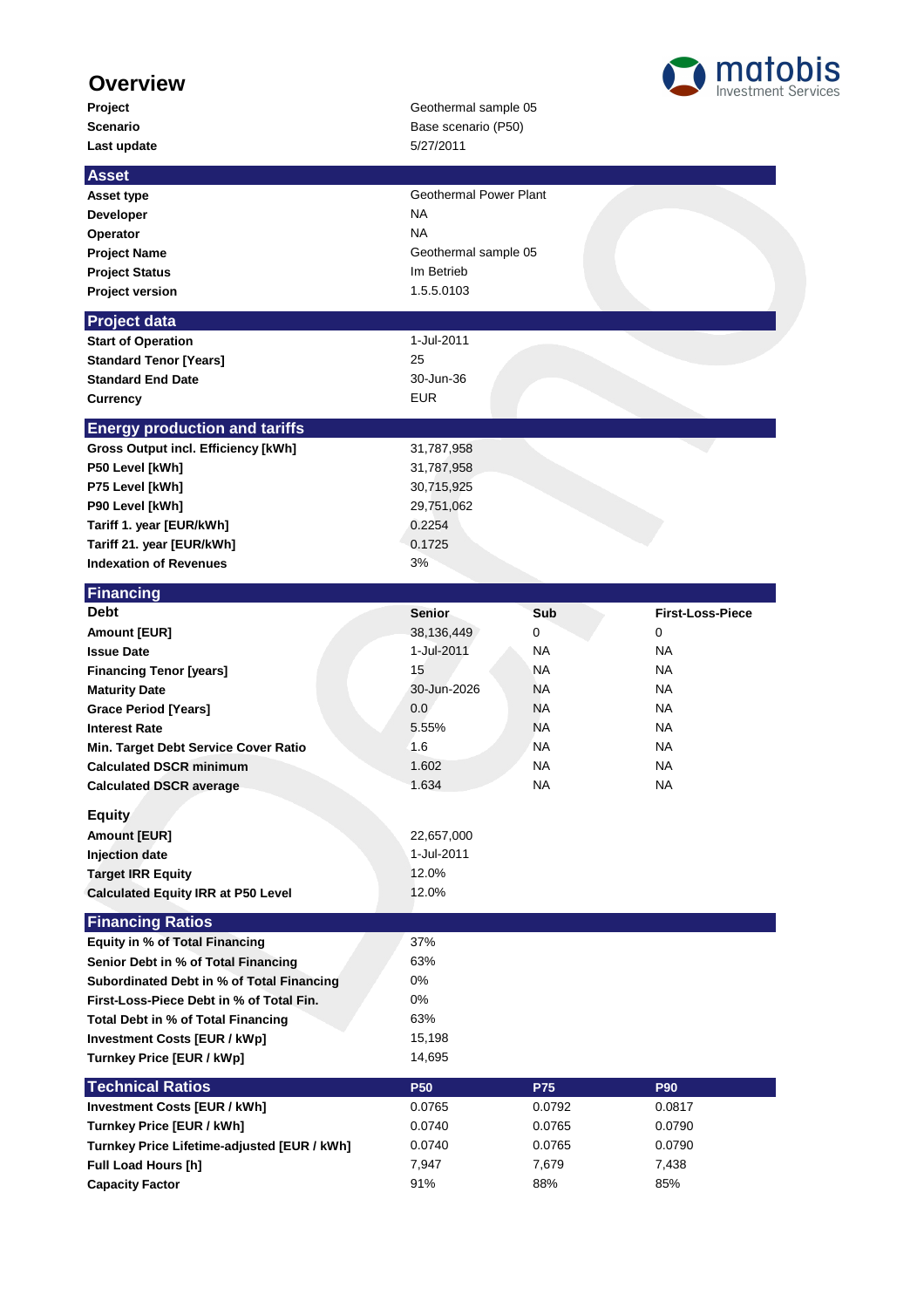

**Year**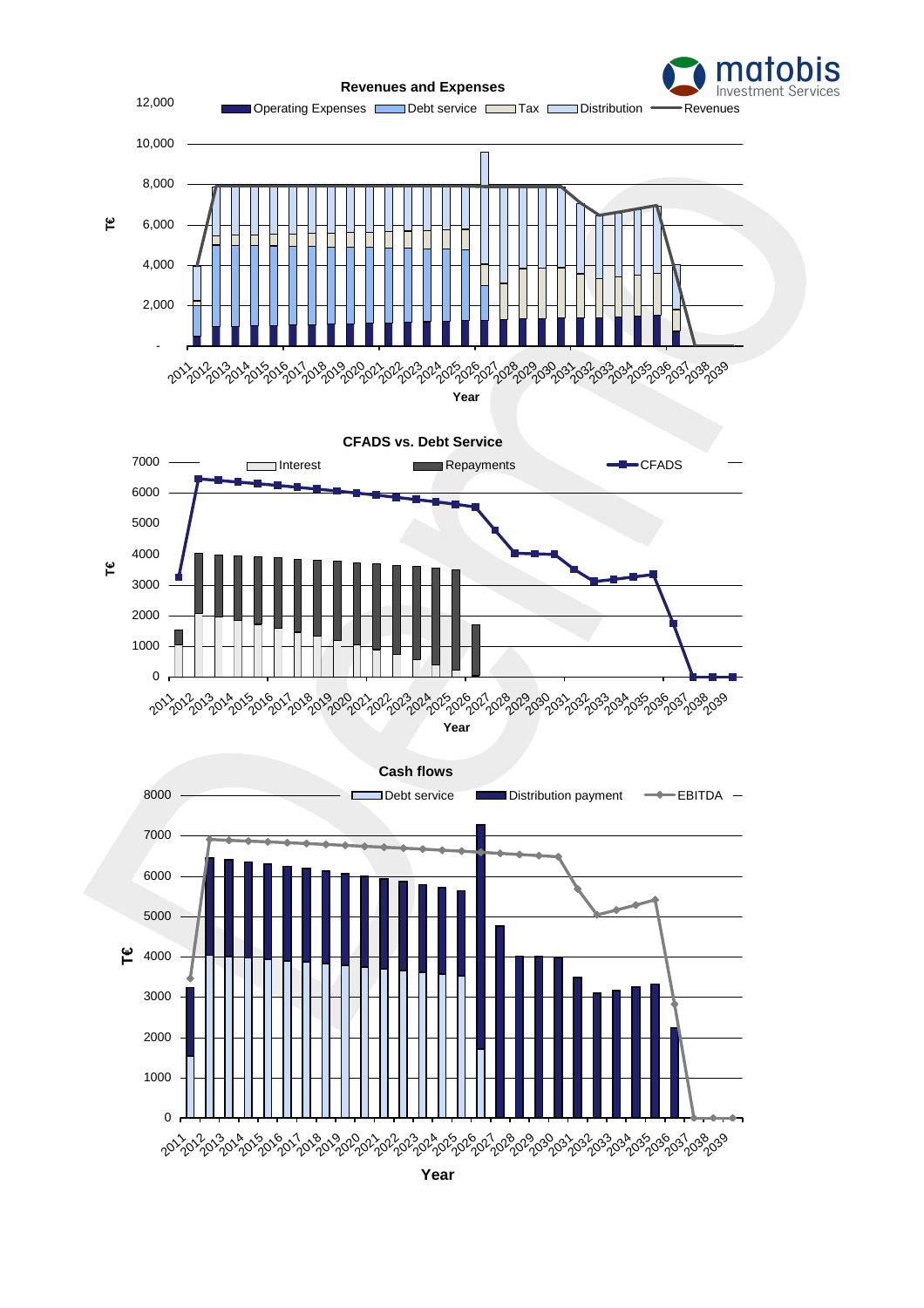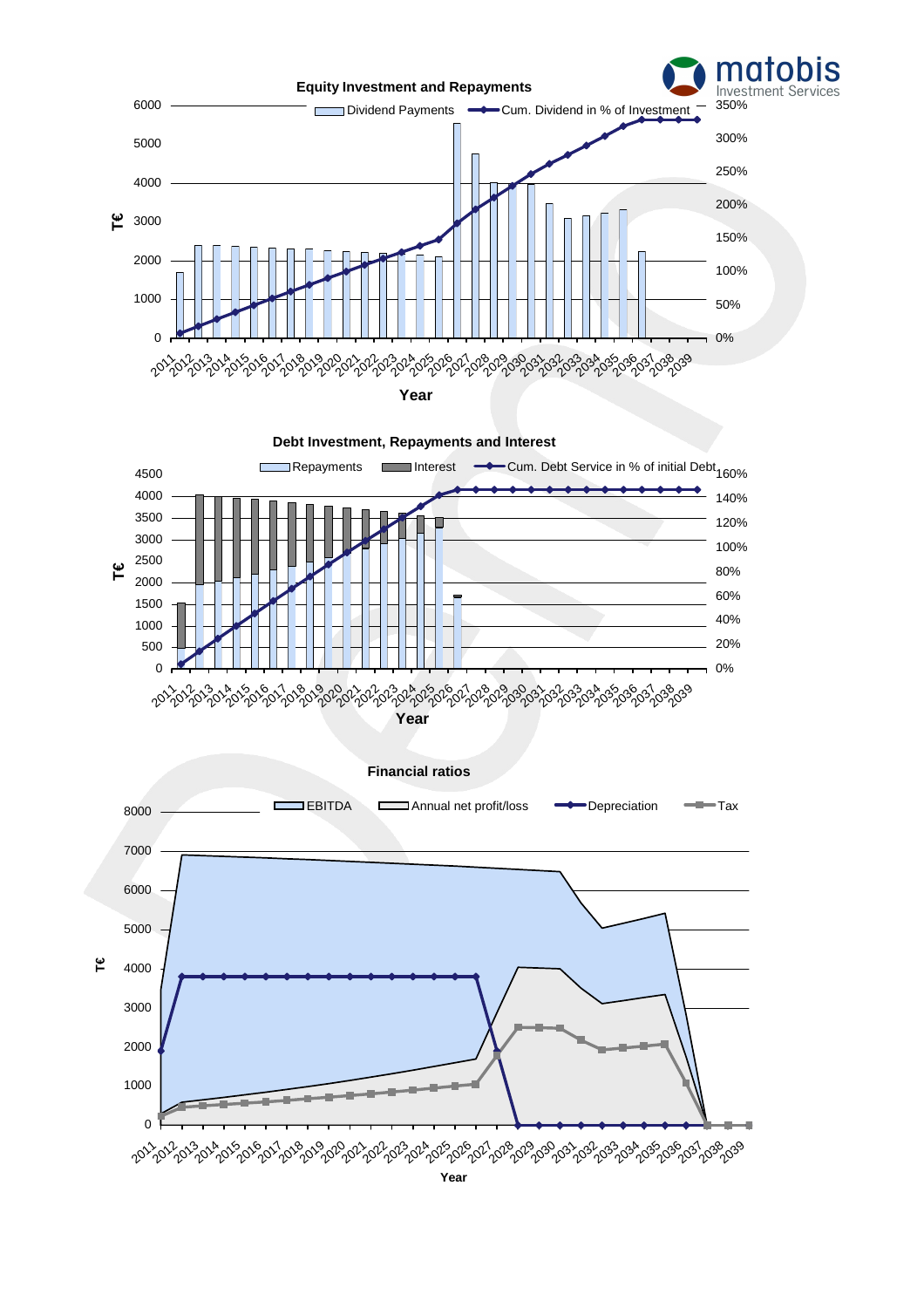

## **Cash Balance**

| Project     | Geothermal sample 05 |
|-------------|----------------------|
| Scenario    | Base scenario (P50)  |
| Last update | Geothermal sample 05 |

|                                                         | <b>SUM</b>             |                          |                          |                     |                     |                     |                          |                     |                     |                     |                     |                    |                     |                     |                     |
|---------------------------------------------------------|------------------------|--------------------------|--------------------------|---------------------|---------------------|---------------------|--------------------------|---------------------|---------------------|---------------------|---------------------|--------------------|---------------------|---------------------|---------------------|
| Financial year                                          |                        | $\overline{1}$           | $\overline{2}$           | 3                   | $\overline{4}$      | 5                   | 6                        | $\overline{7}$      | 8                   | 9                   | 10                  | 11                 | 12                  | 13                  | 14                  |
| Calendar year                                           |                        | 2011                     | 2012                     | 2013                | 2014                | 2015                | 2016                     | 2017                | 2018                | 2019                | 2020                | 2021               | 2022                | 2023                | 2024                |
|                                                         |                        |                          |                          |                     |                     |                     |                          |                     |                     |                     |                     |                    |                     |                     |                     |
| <b>Revenues</b>                                         |                        |                          |                          |                     |                     |                     |                          |                     |                     |                     | 29.751.062          |                    |                     |                     |                     |
| Net output [kWh]                                        | 743,776,555            | 14,875,531               | 29,751,062<br>0.1568     | 29,751,062          | 29,751,062          | 29,751,062          | 29,751,062               | 29,751,062          | 29,751,062          | 29,751,062          |                     | 29,751,062         | 29,751,062          | 29,751,062          | 29,751,062          |
| <b>FeedIn Tariff</b>                                    |                        | 0.1568                   |                          | 0.1568              | 0.1568              | 0.1568              | 0.1568                   | 0.1568              | 0.1568              | 0.1568              | 0.1568              | 0.1568             | 0.1568              | 0.1568              | 0.1568              |
| Revenues (Scenario)                                     | 191,206,334            | 3,941,745                | 7,883,489                | 7,883,489           | 7,883,489           | 7,883,489           | 7,883,489                | 7,883,489           | 7,883,489           | 7,883,489           | 7,883,489           | 7,883,489          | 7,883,489           | 7,883,489           | 7,883,489           |
| Interest Income from Liquidity<br><b>Total revenues</b> | 347,841<br>191,554,175 | 20,134<br>3,961,879      | 20,234<br>7,903,724      | 20,272<br>7,903,761 | 20,310<br>7,903,799 | 20,342<br>7,903,831 | 20,367<br>7,903,857      | 20,386<br>7,903,875 | 20,398<br>7,903,888 | 20,403<br>7,903,893 | 20,401<br>7,903,890 | 20,391<br>7,903,88 | 20,373<br>7,903,863 | 20,347<br>7,903,837 | 20,313<br>7,903,802 |
|                                                         |                        |                          |                          |                     |                     |                     |                          |                     |                     |                     |                     |                    |                     |                     |                     |
| <b>Operating costs</b>                                  |                        |                          |                          |                     |                     |                     |                          |                     |                     |                     |                     |                    |                     |                     |                     |
| Lease costs                                             | 3,558,566              | 55,000                   | 112,200                  | 114,444             | 116,733             | 119,068             | 121,449                  | 123,878             | 126,355             | 128,883             | 131,460             | 134,089            | 136,771             | 139,507             | 142,297             |
| Consulting costs                                        |                        | $\sim$                   | $\sim$                   | $\sim$              | $\sim$              | $\sim$              | $\sim$                   | $\sim$              | $\sim$              | $\sim$              | $\sim$              | $\sim$             | $\sim$              | $\sim$              | $\sim$              |
| Insurance                                               | 2,588,048              | 40,000                   | 81,600                   | 83,232              | 84,897              | 86,595              | 88,326                   | 90,093              | 91,895              | 93,733              | 95,607              | 97,520             | 99,470              | 101,459             | 103,489             |
| Maintenance                                             | 5,564,304              | 86,000                   | 175,440                  | 178,949             | 182,528             | 186,178             | 189,902                  | 193,700             | 197,574             | 201,525             | 205,556             | 209,667            | 213,860             | 218,138             | 222,500             |
| Own energy consumption                                  | 13,872,252             | 187,432                  | 386,109                  | 397,693             | 409,623             | 421,912             | 434,569                  | 447,606             | 461,035             | 474,866             | 489,112             | 503,785            | 518,899             | 534,466             | 550,500             |
| <b>Other Costs</b>                                      |                        | $\overline{\phantom{a}}$ | $\overline{\phantom{a}}$ | $\sim$              |                     | $\sim$              | $\overline{\phantom{a}}$ |                     | $\sim$              | $\sim$              | $\sim$              | $\sim$             | $\sim$              | $\sim$              | $\sim$              |
| Operation/Administrative Expenses                       | 5,209,180              | 108,398                  | 216,796                  | 216,796             | 216,796             | 216,796             | 216,796                  | 216,796             | 216,796             | 216,796             | 216,796             | 216,796            | 216,796             | 216,796             | 216,796             |
| <b>Total costs</b>                                      | 30,792,350             | 476,830                  | 972,145                  | 991,113             | 1,010,577           | 1,030,548           | 1,051,043                | 1,072,073           | 1,093,655           | 1,115,802           | 1,138,531           | 1,161,857          | 1,185,796           | 1,210,365           | 1,235,581           |
| Decommissioning reserve account                         | 6,250,000              | 10,000                   | 30,000                   | 50,000              | 70,000              | 90,000              | 110,000                  | 130,000             | 150,000             | 170,000             | 190,000             | 210,000            | 230,000             | 250,000             | 270,000             |
|                                                         |                        |                          |                          |                     |                     |                     |                          |                     |                     |                     |                     |                    |                     |                     |                     |
| <b>Debt service</b><br>Interest expenses                | 18,289,478             | 1,057,407                | 2,078,066                | 1.961.928           | 1,847,067           | 1.727.606           | 1,603,356                | 1.474.117           | 1.339.684           | 1.199.842           | 1,054,366           | 903.024            | 745.571             | 581.754             | 411,309             |
| Repayments                                              | 38,136,449             | 486.667                  | 1,958,631                | 2,041,852           | 2,123,883           | 2,209,305           | 2.298.262                | 2.390.891           | 2.487.358           | 2.587.820           | 2.692.442           | 2,801,405          | 2.914.897           | 3.033.100           | 3,156,219           |
| <b>Debt service</b>                                     | 56,425,927             | 1,544,074                | 4,036,697                | 4,003,781           | 3,970,951           | 3,936,912           | 3.901.618                | 3,865,008           | 3.827.042           | 3,787,662           | 3,746,808           | 3,704,428          | 3.660.468           | 3,614,854           | 3,567,528           |
| Debt service Cover Ratio Senior (avg.)                  |                        | 2.107                    | 1.602                    | 1.602               | 1.602               | 1.602               | 1.602                    | 1.602               | 1.602               | 1.602               | 1.602               | 1.602              | 1.602               | 1.602               | 1.602               |
| Debt service Cover Ratio Sub (avg.)                     |                        | <b>NA</b>                | <b>NA</b>                | <b>NA</b>           | <b>NA</b>           | <b>NA</b>           | <b>NA</b>                | <b>NA</b>           | <b>NA</b>           | <b>NA</b>           | <b>NA</b>           | <b>NA</b>          | <b>NA</b>           | <b>NA</b>           | <b>NA</b>           |
|                                                         |                        |                          |                          |                     |                     |                     |                          |                     |                     |                     |                     |                    |                     |                     |                     |
| <b>Distribution</b>                                     |                        |                          |                          |                     |                     |                     |                          |                     |                     |                     |                     |                    |                     |                     |                     |
| Cash available for distributuion                        | 66,275,732             | 1,699,173                | 2,400,092                | 2,360,276           | 2,320,512           | 2,280,021           | 2,238,774                | 2,196,736           | 2,153,880           | 2,110,174           | 2,065,581           | 2,020,071          | 1,973,607           | 1,926,149           | 1,877,661           |
| <b>Distribution payment</b>                             | 74,539,181             | 1,699,173                | 2,410,092                | 2,406,535           | 2,386,727           | 2,366,840           | 2,346,221                | 2,324,841           | 2,302,663           | 2,279,664           | 2,255,808           | 2,231,061          | 2,205,387           | 2,178,756           | 2,151,124           |
| Tax                                                     |                        |                          |                          |                     |                     |                     |                          |                     |                     |                     |                     |                    |                     |                     |                     |
| Depreciation                                            | 60,793,449             | 1,899,795                | 3,799,591                | 3,799,591           | 3,799,591           | 3,799,591           | 3,799,591                | 3,799,591           | 3,799,591           | 3.799.591           | 3.799.591           | 3.799.591          | 3.799.591           | 3.799.591           | 3,799,591           |
| Tax                                                     | 31,810,166             | 231,802                  | 464,790                  | 498,592             | 531,760             | 566,350             | 602,422                  | 640,059             | 679,311             | 720,255             | 762,970             | 807,524            | 853,991             | 902,469             | 953,032             |
|                                                         |                        |                          |                          |                     |                     |                     |                          |                     |                     |                     |                     |                    |                     |                     |                     |
| <b>Financial ratios</b>                                 |                        |                          |                          |                     |                     |                     |                          |                     |                     |                     |                     |                    |                     |                     |                     |
| <b>EBITDA</b>                                           | 160,413,984            | 3,464,915                | 6,911,344                | 6,892,376           | 6,872,913           | 6,852,941           | 6,832,447                | 6,811,416           | 6,789,835           | 6,767,687           | 6,744,958           | 6,721,632          | 6,697,693           | 6,673,124           | 6,647,908           |
| <b>EBIDA</b>                                            | 128,603,819            | 3,233,113                | 6,446,555                | 6,393,785           | 6,341,153           | 6,286,591           | 6,230,025                | 6,171,358           | 6,110,524           | 6,047,432           | 5,981,989           | 5,914,108          | 5,843,702           | 5,770,656           | 5,694,876           |
| <b>EBIT</b>                                             | 99,620,535             | 1,565,120                | 3,111,754                | 3,092,786           | 3,073,322           | 3,053,350           | 3,032,856                | 3,011,826           | 2.990.244           | 2,968,096           | 2,945,368           | 2,922,042          | 2,898,103           | 2,873,534           | 2,848,318           |
| EBT                                                     | 81,678,898             | 527,847                  | 1,053,922                | 1,151,129           | 1,246,565           | 1,346,086           | 1,449,868                | 1,558,095           | 1,670,958           | 1,788,658           | 1,911,403           | 2,039,409          | 2.172.905           | 2,312,127           | 2,457,322           |
| Annual net profit/loss                                  | 49,868,732             | 296,045                  | 589,132                  | 652,538             | 714,805             | 779,736             | 847.446                  | 918.036             | 991.647             | 1.068.403           | 1,148,433           | 1,231,885          | 1,318,914           | 1,409,658           | 1,504,290           |

**Notes:**

**EBIT = Earning before interest and tax**

**EBT = Earning before tax**

**Annual P&L = Annual net profit/loss**